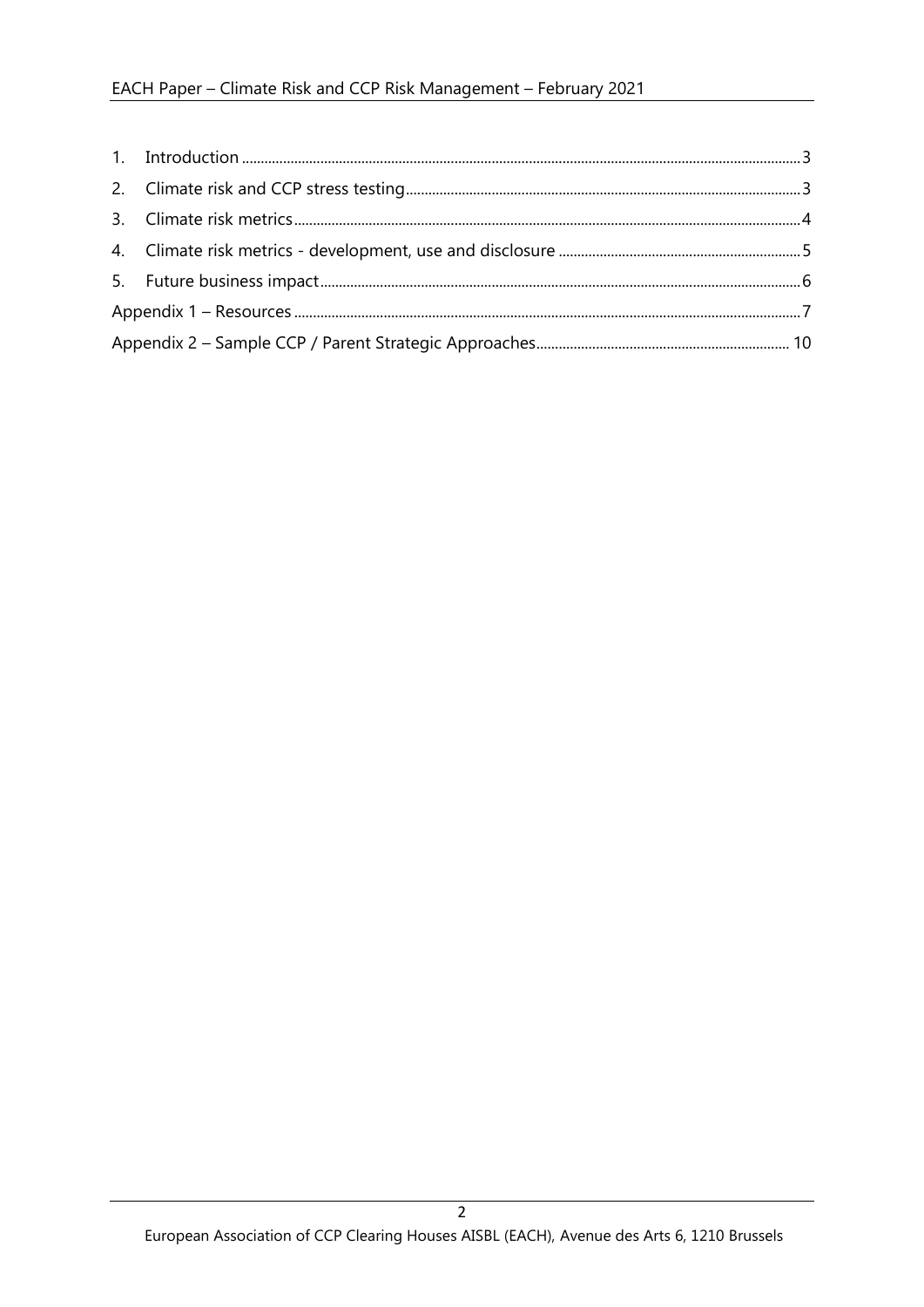#### <span id="page-2-0"></span>1. Introduction

The objective of this paper is to provide an overview of several aspects related to climate risk arising from the discussions of the EACH Climate Risk Working Group<sup>1</sup>.

Many national and international supervisors and bodies identify common features of the ways in which financial institutions should approach managing risks from climate change. A nonexhaustive account of these is included in Appendix 1.

As an example, the Bank of England, in its Supervisory Statement SS3/19 issued in April 2019 and aimed at banks and insurers, identified a set of Primary Risk Factors, being Physical, Transition and Liability risks, and the key elements of a Strategic Approach being Governance, Risk Management, Scenario Analysis and Disclosure.<sup>2</sup>

While there is currently no specific guidance or regulation for climate risk management for CCPs, this paper explores these themes as applied to our sector, and is organised in four different areas: climate risk and CCP stress testing; climate risk metrics - intro; climate risk metrics - development, use and disclosure; and future business impact.

#### <span id="page-2-1"></span>2. Climate risk and CCP stress testing

Climate risk refers to risks posed by the exposure of firms acting as clearing members of CCPs, CCPs themselves, and/or the economy more broadly, to factors caused by or related to climate change. These can impact, and typically materialise through, a number of other risks such as credit, market, liquidity, operational and legal risks. Climate risks are commonly categorised into two types: **physical risks**, which are either acute, and of immediate effect (e.g. flooding, hurricane, etc.), or *chronic*, occurring over a longer period (e.g. rising sea levels and warming); and **transitional effect risks** (e.g. cost increases related to the adaptation of business practices to low emission rules). Similarly, as with any other type of systemic risk, feedback loops are expected within and across these multiple layers of risk.

#### **Physical risks**

Due to their immediate effect, **physical risks** are those of relevance for stress testing. These exercises are designed to test the capacity of the CCP to withstand extreme but plausible conditions that develop in short amounts of time (e.g. 2 days, 5 days, etc.)<sup>3</sup>.

Physical risks are already part of the current CCP stress tests. CCPs that clear products directly impacted by climate risk typically develop stress scenarios triggered by natural disasters. For instance, this is the case of energy products which could be impacted by a hurricane, the case

<sup>&</sup>lt;sup>1</sup> The EACH Climate Risk Working Group is formed by a subset of Members from the [EACH Risk Committee](https://www.eachccp.eu/risk-cttee/) and the EACH Secretariat.

<sup>2</sup> Bank of England, Supervisory Statement SS3/19, April 2019.

<sup>&</sup>lt;sup>3</sup> It is important to emphasise that physical risks may also form part of the operational risk framework, and associated contingency arrangements, for some CCPs.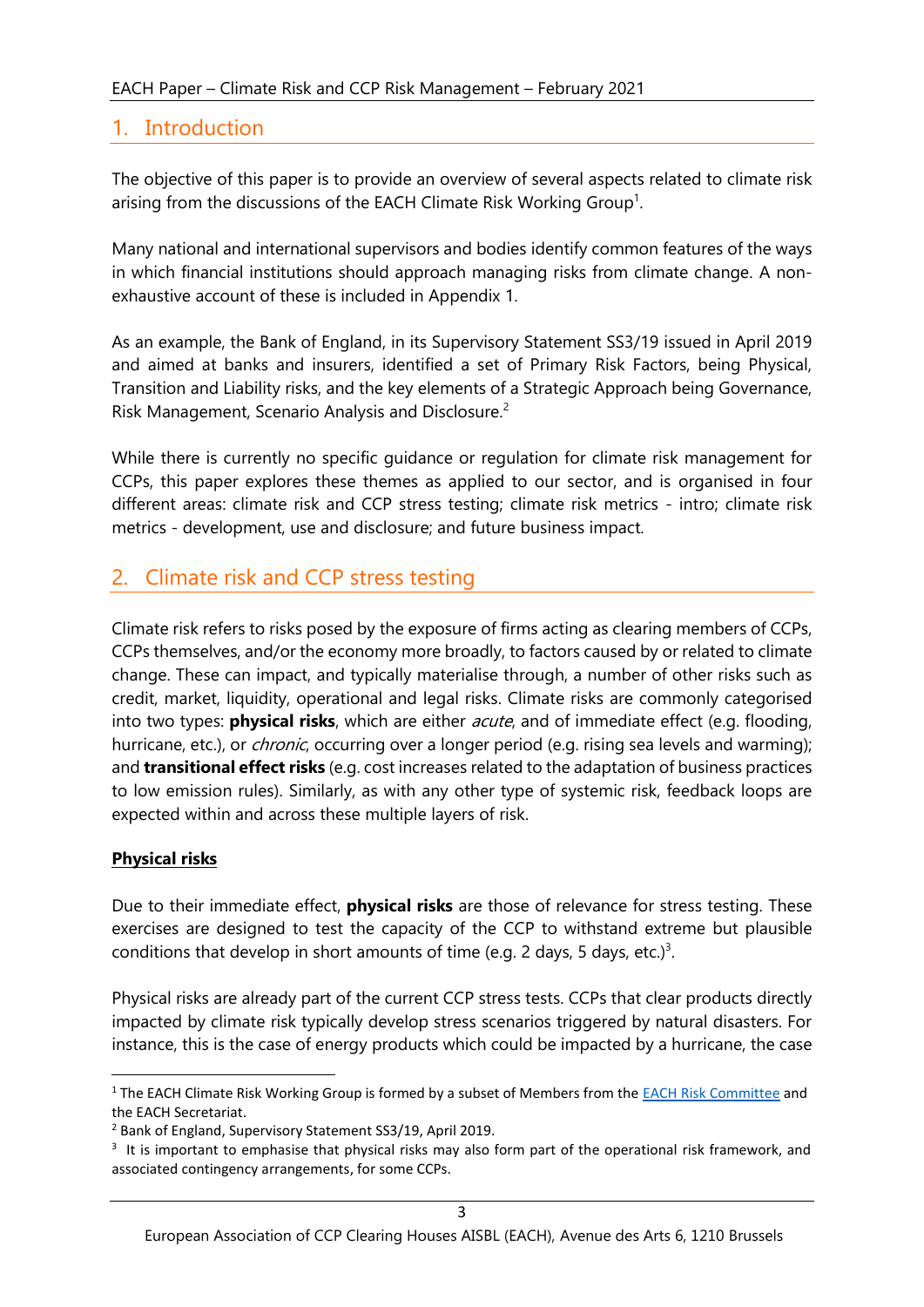of agricultural contracts and the effects of a drought, or the case of single name CDS for insurance companies impacted by climate related insurance claims<sup>4</sup>. Nevertheless, all CCPs are impacted to some extent – equity and rates markets are also affected – and model many of the same or similar historical physical stresses.

Stress scenarios that capture physical climate-related risks can be:

- based on past events (i.e. historical),
- derived from mathematical and statistical models (i.e. hypothetical, quantitative), or
- constructed based on expert judgment assumptions (i.e. hypothetical, qualitative).

It should be noted that scenarios must be plausible as well as extreme. There is a great deal of uncertainty and debate around the modelling of physical impacts, and we cannot solely rely on historical experience of extreme shocks to market pricing as a guide to calibrating the stress scenarios.

#### **Transitional effect risks**

**Transitional effect risks** arise over a longer period than the short time considered for CCP stress testing (the purpose of which is to consider worst case market movements during the time it takes to liquidate a defaulted member's portfolio), and are typically captured in other forms of assessments performed by CCPs, such as those that assess business and operational risks, and capital adequacy. Such risk management approaches include scenario analyses run over both short and longer time horizons.

#### <span id="page-3-0"></span>3. Climate risk metrics

While CCPs already include physical risks in stress testing (and transitional risks in other parts of CCP management), this paper suggests considering **climate risk metrics** as a way to better catch those risks in the stress tests or to better disclose the exposure towards them more generally. Climate risk metrics can be broadly viewed from two perspectives; one that focuses on the contribution that each business enterprise may have on the different types of climate risks (i.e. a micro-perspective), and another that assesses how markets where the business enterprise operates can be impacted by those risks (i.e. the macro-perspective). A few examples are presented below:

Micro-perspective: i) revenue/savings from investments in low carbon assets; ii) proportion of capital allocated to long-lived assets vs short-lived ones; iii) water usage; etc.;

<sup>4</sup> Climate risks have now been introduced in the stress testing conducted banks and insurers. See, for instance, the Bank of England 2021 biennial exploratory scenario (BES). However, it is important to note that these stress scenarios are fundamentally different from those performed by CCPs. Using a 30-year horizon, scenarios are based on adoption of climate change policies (e.g. the Paris Agreement), and focus on the vulnerabilities of individual counterparties' business models to the underlying climate‑related risks.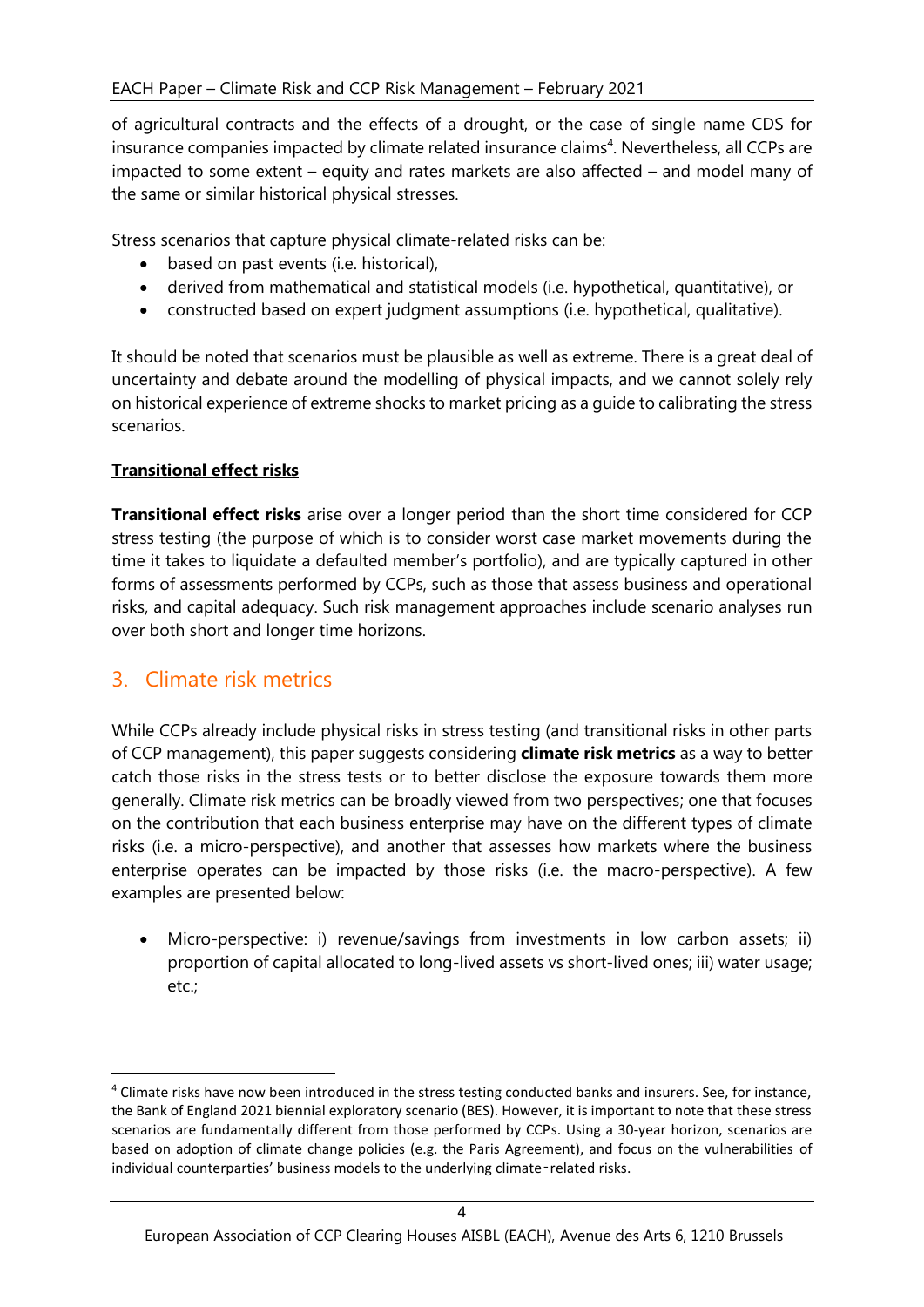• Macro-perspective: i) credit exposure of clearing members to climate risks; ii) market risk exposure of assets cleared to climate risks; iii) business and operational exposure of the CCP to climate risks; etc.

### <span id="page-4-0"></span>4. Climate risk metrics - development, use and disclosure

The development, use, and disclose of climate risk metrics are key factors to the next phase of improving climate risk management within CCPs, their investors and participants of cleared markets.<sup>5</sup> Similar to the development of other areas of risk management, the risk approaches and frameworks needed to identify, measure and mitigate climate risks are yet to fully mature. As such, some aspects are worth highlighting:

- **Development** to the extent possible it is important that climate risk metrics be harmonised across industries/products/services. Common standards and definitions will aid comparison and consistency of model outputs. For instance, for credit risk, probability of default (PD), exposure at default (EAD) and recovery rate (RR) there are industry-standard definitions, but no equivalent concepts exist for climate risk metrics;
- **Use** CCPs, and when appropriate the economic groups to which they belong, typically manage their climate-related risks through an ESG or Sustainability Programme for the micro-perspective and the Enterprise Risk Management for the macro-perspective. There is, however, a common understanding that such use can yet be expanded. For instance, as a part of the CCP credit risk management and scoring models, clearing members could provide non-public data on climate impact data. Similarly, driven by CCPs' governance and risk frameworks, climate-related data and metrics could be used to formulate Key Risk Indicators (KRIs) that track climate (or in a broader sense ESG) risks over time. These could be used to strategically steer businesses towards offering more sustainable products and services, as well as adjusting CCPs' own behaviour. Care should be taken to ensure a level playing field (globally), i.e. that those companies which disclose climate change related metrics should not be disadvantaged over those which do not disclose;
- **Disclosure** as with any other area of risk management, for climate risk metrics to fully realise their effectiveness they must be transparent. CCPs, and when appropriate their economic groups or corporations, can contribute to climate risk management by offering such disclosures in line with the recommendations of the Taskforce on Climate-related Financial Disclosures (TCFD) $<sup>6</sup>$ . In addition, equity and bond issuers</sup> should be encouraged to report their environmental impact (including measures like carbon footprint, water use, waste generation etc.) and exposure to climate risks as a part of information provided to trading and clearing.<sup>7</sup> The disclosed data would support informed investment, credit, and insurance underwriting decisions, and will enable a variety of stakeholders (e.g. investors, regulators, risk managers and data

<sup>5</sup> Please see Appendix 2 for some examples. It is important to note that today these indicators are presented at the group-level. If these were to be assessed at the business unit level some additional work should be required. 6 Final Report June 2017: Recommendations of the Task Force on Climate-related Financial Disclosures.

 $7$  One possibility could be ESG portals, including a wider disclosure capacity covering also Social and Governance factors and metrics.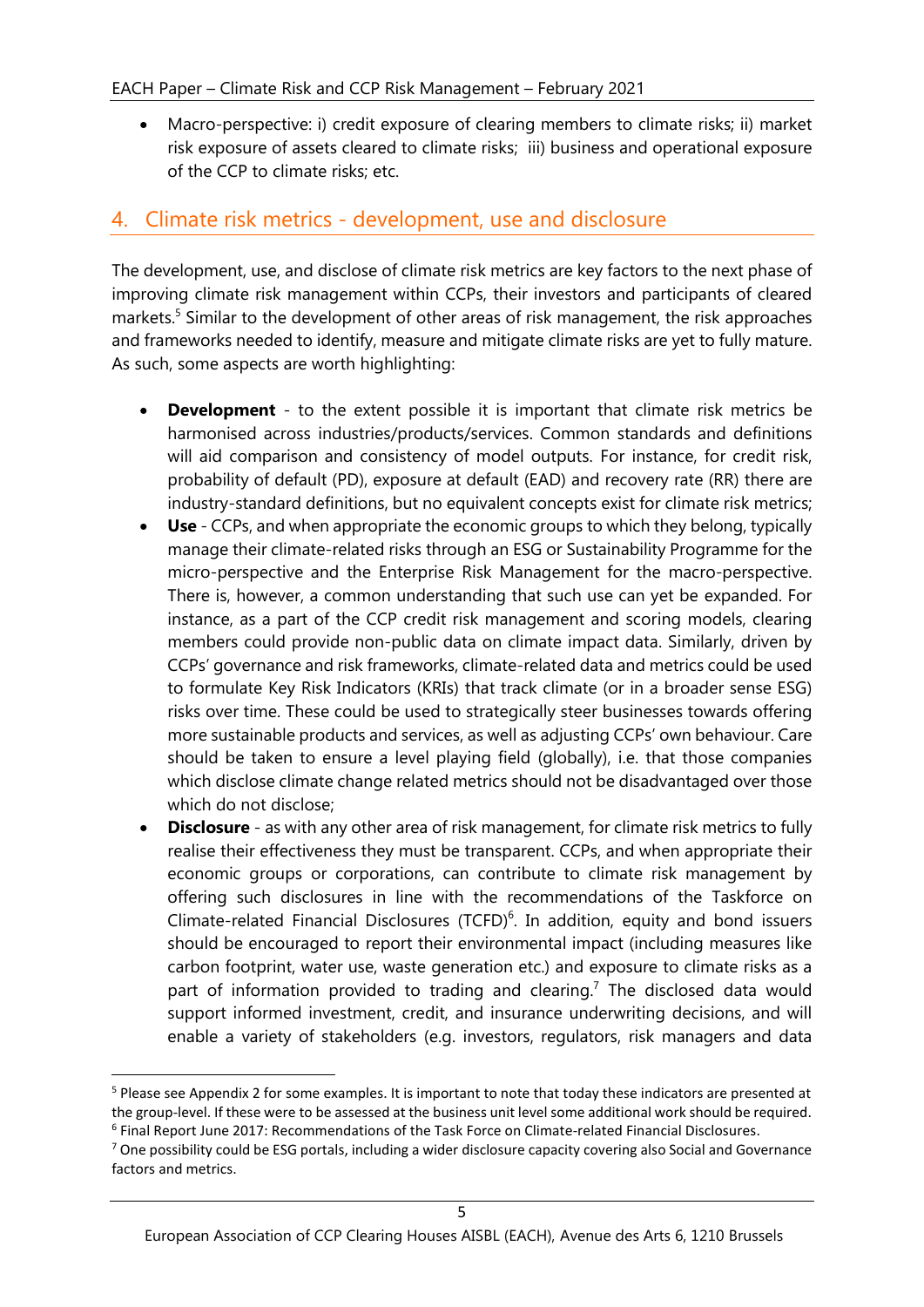product vendors) to understand the concentrations of carbon-related assets in the financial sector and the financial system's exposures to climate-related risk.

### <span id="page-5-0"></span>5. Future business impact

CCPs will continue to evolve in their mission to provide efficient, robust and safe financial markets. Within such objective, a key function performed is the capacity to centralise and process information spread in the market, supporting reliable price discovery and formation, product standardisation and liquidity, in exchanges and execution facilities. $8$ 

The future business impact of climate risk management needs to include the ability to 'price' climate risk more accurately, and potentially direct market participants towards more sustainable and climate friendly investments and behaviour.<sup>9</sup>

The range of tradeable ESG and climate-related products is expanding and many already benefit from central clearing which provides the benefits described above and can also, for example, enable better:

- credit scoring for CCP participants with high climate impact;
- market risk assessments, and associated prudential requirements, for products with high/inherent climate risk/impact.

- END -

<sup>8</sup> Please see [ICE Sustainable Finance](https://www.intercontinentalexchange.com/about/corporate-responsibility/sustainable-finance) for some examples.

<sup>&</sup>lt;sup>9</sup> Note that this objective is in line with the mandate given by the FSB to Task Force on Climate-related Financial Disclosures (TCFD), which states that such disclosures "would enable stakeholders to understand better the concentrations of carbon-related assets in the financial sector and the financial system's exposures to climaterelated risks."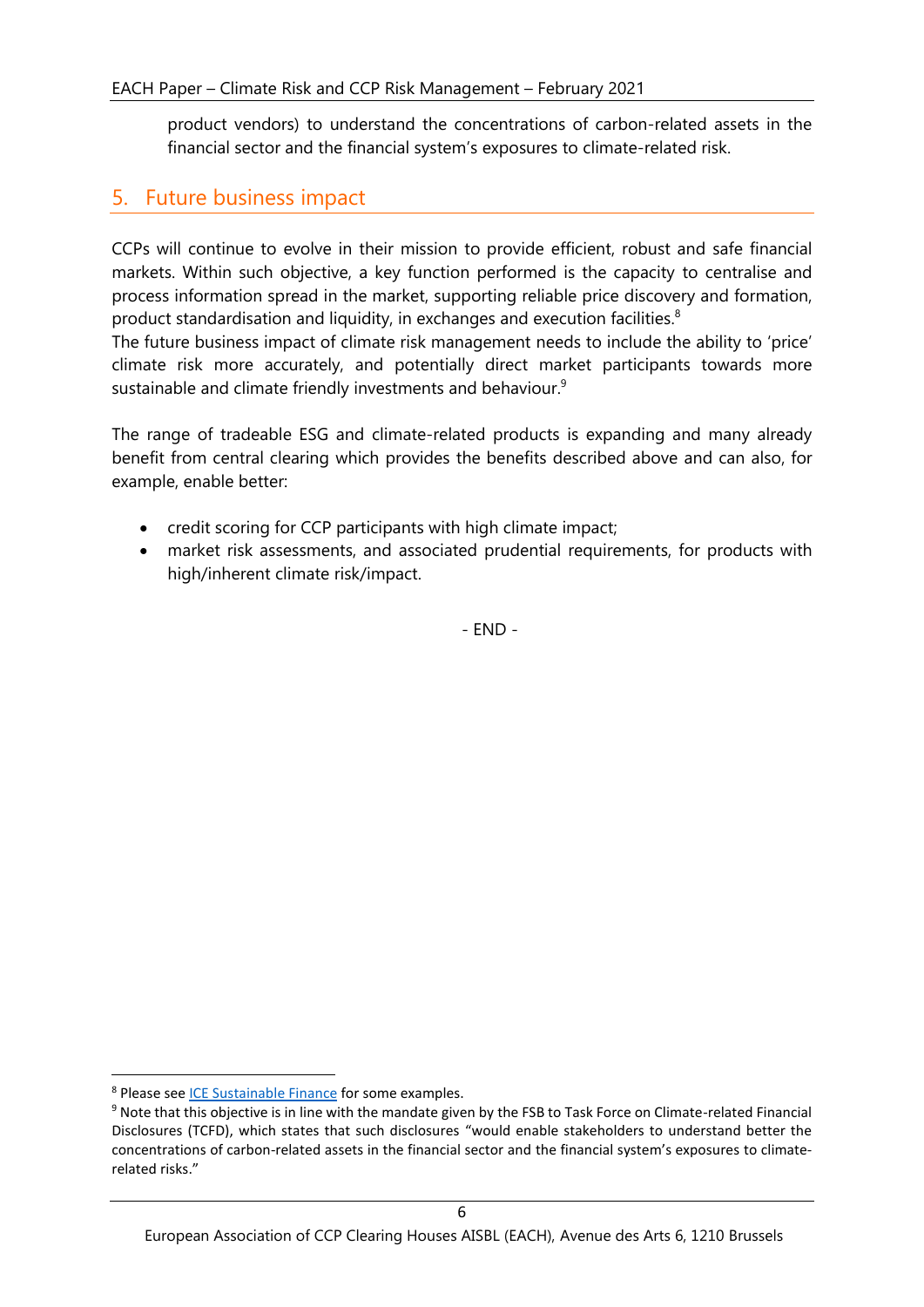# Appendix 1 – Resources

<span id="page-6-0"></span>

| <b>Body</b>                                                                     | <b>Date</b> | <b>Title</b>                                                                                                        | <b>Contents / key elements</b>                                                                                                                                                                                                                                                                                                                                                                                                                                   |
|---------------------------------------------------------------------------------|-------------|---------------------------------------------------------------------------------------------------------------------|------------------------------------------------------------------------------------------------------------------------------------------------------------------------------------------------------------------------------------------------------------------------------------------------------------------------------------------------------------------------------------------------------------------------------------------------------------------|
| <b>BoE Governor Mark</b><br>Carney                                              | Sep 2015    | Breaking the Tragedy of the Horizon -<br>climate change and financial stability                                     | Until recently, central banks had never publicly discussed<br>climate change. This changed in September 2015, when<br>BoE governor Mark Carney trailblazed the idea that<br>financial regulators should take an active role in<br>promoting green risk management practices. In his<br>landmark speech at Lloyds, Carney warned that climate<br>change had become a growing risk to financial stability.                                                         |
| <b>Task Force on Climate-</b><br><b>Related Financial</b><br>Disclosures (TCFD) | Dec 2015    | <b>TCFD</b> established                                                                                             | A key objective of the Task Force's work, as outlined by<br>the FSB, is to promote more effective climate-related<br>disclosures that (1) will support informed investment,<br>credit, and insurance underwriting decisions about<br>reporting companies, and (2) will enable a variety of<br>stakeholders to understand the concentrations of<br>carbon-related assets in the financial sector and the<br>financial system's exposures to climate-related risk. |
| <b>TCFD</b>                                                                     | June 2017   | <b>Final Report: Recommendations of the</b><br><b>Task Force on Climate-related Financial</b><br><b>Disclosures</b> | Climate-Related Risks, Opportunities, and Financial<br>Impacts<br><b>Recommendations and Guidance:</b><br>Governance / Strategy / Risk management /<br>$\bullet$<br>Metrics and targets<br>Scenario Analysis and Climate-Related Issues<br>Key Issues Considered and Areas for Further Work                                                                                                                                                                      |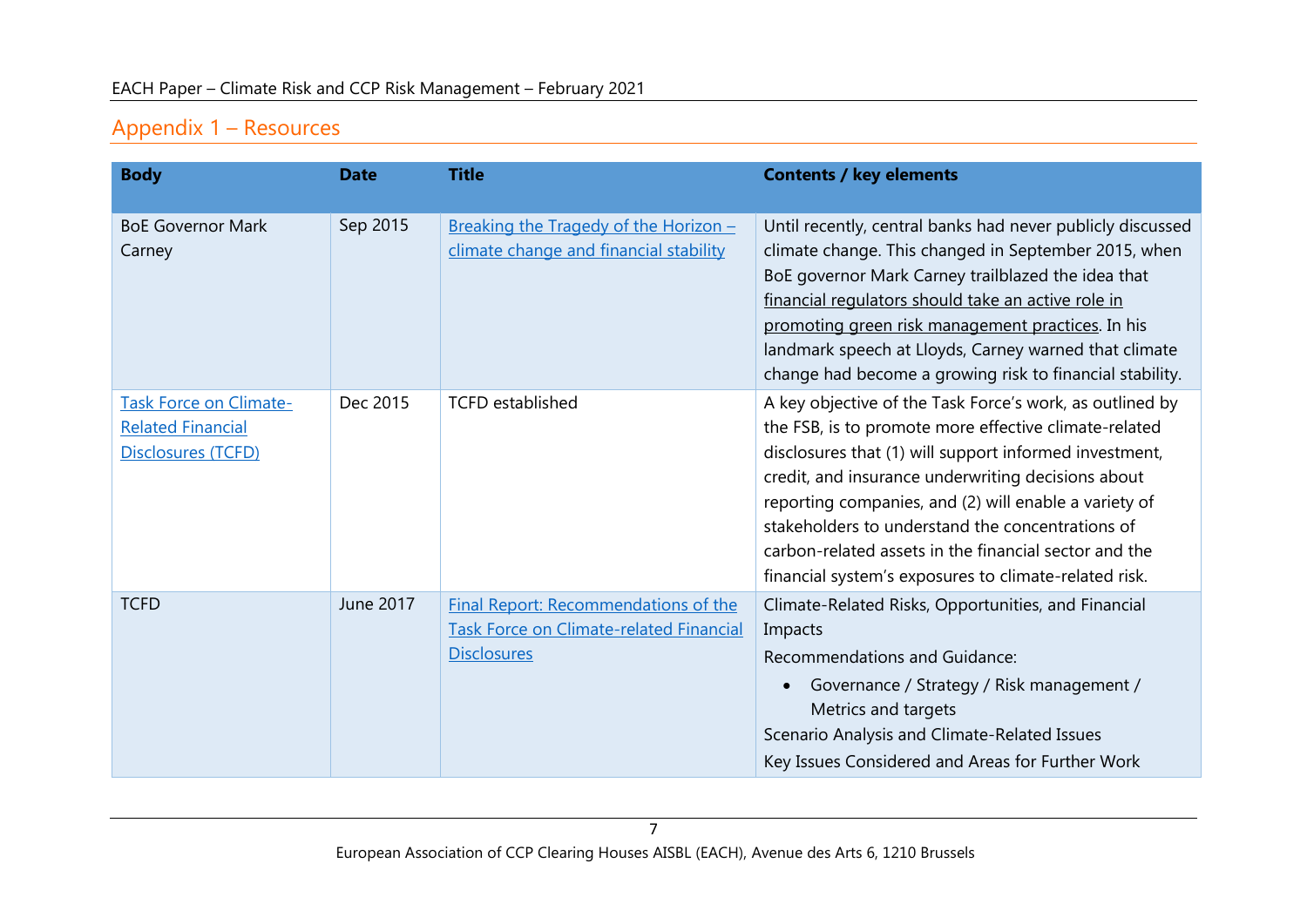|  |  | EACH Paper - Climate Risk and CCP Risk Management - February 2021 |  |
|--|--|-------------------------------------------------------------------|--|
|  |  |                                                                   |  |

| <b>Network of Central Banks</b><br>and Supervisors for<br>Greening the Financial<br>System (NGFS) | Dec 2017 | NGFS established                                                                                                                                    | At the Paris "One Planet Summit" in December 2017,<br>eight central banks and supervisors established the<br>Network of Central Banks and Supervisors for Greening<br>the Financial System (NGFS). Since then, the<br>membership of the Network has grown dramatically,<br>across the five continents (Membership).    |
|---------------------------------------------------------------------------------------------------|----------|-----------------------------------------------------------------------------------------------------------------------------------------------------|------------------------------------------------------------------------------------------------------------------------------------------------------------------------------------------------------------------------------------------------------------------------------------------------------------------------|
| <b>European Commission</b>                                                                        | Mar 2018 | <b>Action Plan: Financing Sustainable</b><br>Growth                                                                                                 | Finance for a more sustainable world; Reorienting<br>п<br>capital flows to a more sustainable economy<br>Mainstreaming sustainability into risk<br>$\blacksquare$<br>management; Fostering transparency and long-<br>termism<br>The way forward<br>п                                                                   |
| Bank of England                                                                                   | Apr 2019 | <b>Supervisory Statement   SS3/19</b><br><b>Enhancing banks' and insurers'</b><br>approaches to managing the financial<br>risks from climate change | Introduction<br>$1_{-}$<br>2. Financial risks from climate change – two primary<br>risk factors, physical and transition, plus liability<br>risks for insurers<br>3. A strategic approach to managing the financial<br>risks from climate change<br>• Governance / Risk management / Scenario<br>analysis / Disclosure |
| <b>Basel Committee on</b><br><b>Banking Supervision</b><br>(BCBS)                                 | Apr 2020 | Survey results - Climate-related<br>financial risks: a survey on current<br><i>initiatives</i>                                                      | Stocktake of Central Banks' progress on Climate Risk.<br>With respect to climate-related financial risks, most<br>members:<br>consider it appropriate to address such risks; have<br>conducted research related to their measurement; have                                                                             |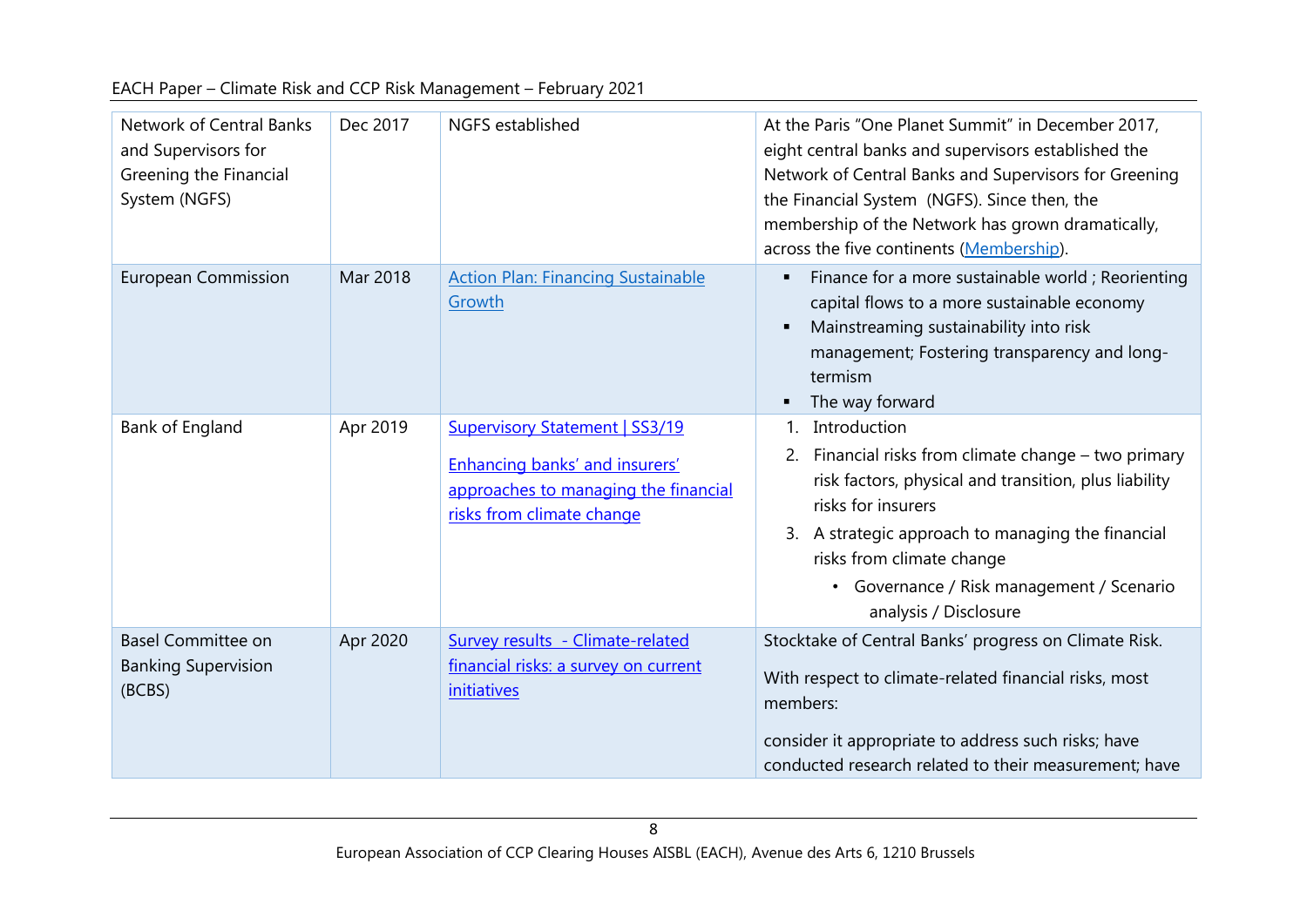|                                                                             |           |                                                                       | raised risk awareness with banks through different<br>channels, and many banks are disclosing information to<br>some extent; (two fifths) are issuing principles-based<br>guidance; are not yet factoring the mitigation of such<br>risks into the prudential capital framework.                                                                                                         |
|-----------------------------------------------------------------------------|-----------|-----------------------------------------------------------------------|------------------------------------------------------------------------------------------------------------------------------------------------------------------------------------------------------------------------------------------------------------------------------------------------------------------------------------------------------------------------------------------|
| <b>NGFS</b>                                                                 | June 2020 | <b>NGFS Climate Scenarios for central</b><br>banks and supervisors    | 1. Climate Scenarios in detail: 2. Transition risks; 3.<br>Physical risks; 4. Economic impacts; 5. Future<br>development (includes a Covid-19 assessment)                                                                                                                                                                                                                                |
| <b>CFTC</b><br><b>MRAC Climate-Related</b><br>Market Risk Sub-<br>committee | Sep 2020  | Managing Climate Risk in the U.S.<br><b>Financial System</b>          | 1: Finance in the Face of Climate Change; 2: Physical and<br>Transition Risks in the Context of the US<br>3: Implications of Climate Change for the U.S. Financial<br>System; 4: Existing Authorities and Recommendations<br>for Financial Regulators; 5: Climate Risk Management<br>and Data; 6: Climate Scenarios; 7: Climate Risk<br>Disclosure; 8: Financing the Net-Zero Transition |
| <b>FIA</b>                                                                  | Sep 2020  | How derivatives markets are helping<br>the world fight climate change | How? - Innovation - list of Emissions, ESG and<br>Renewables derivatives instruments by exchange -<br>Nodal, ICE, Nasdaq, NYMEx, EEE, Eurex, CME,<br><b>Euronext</b><br>Standardisation; Harmonisation<br>Current and Future Risks - Physical, Transition, Liability,<br>Reputational, Operational                                                                                       |